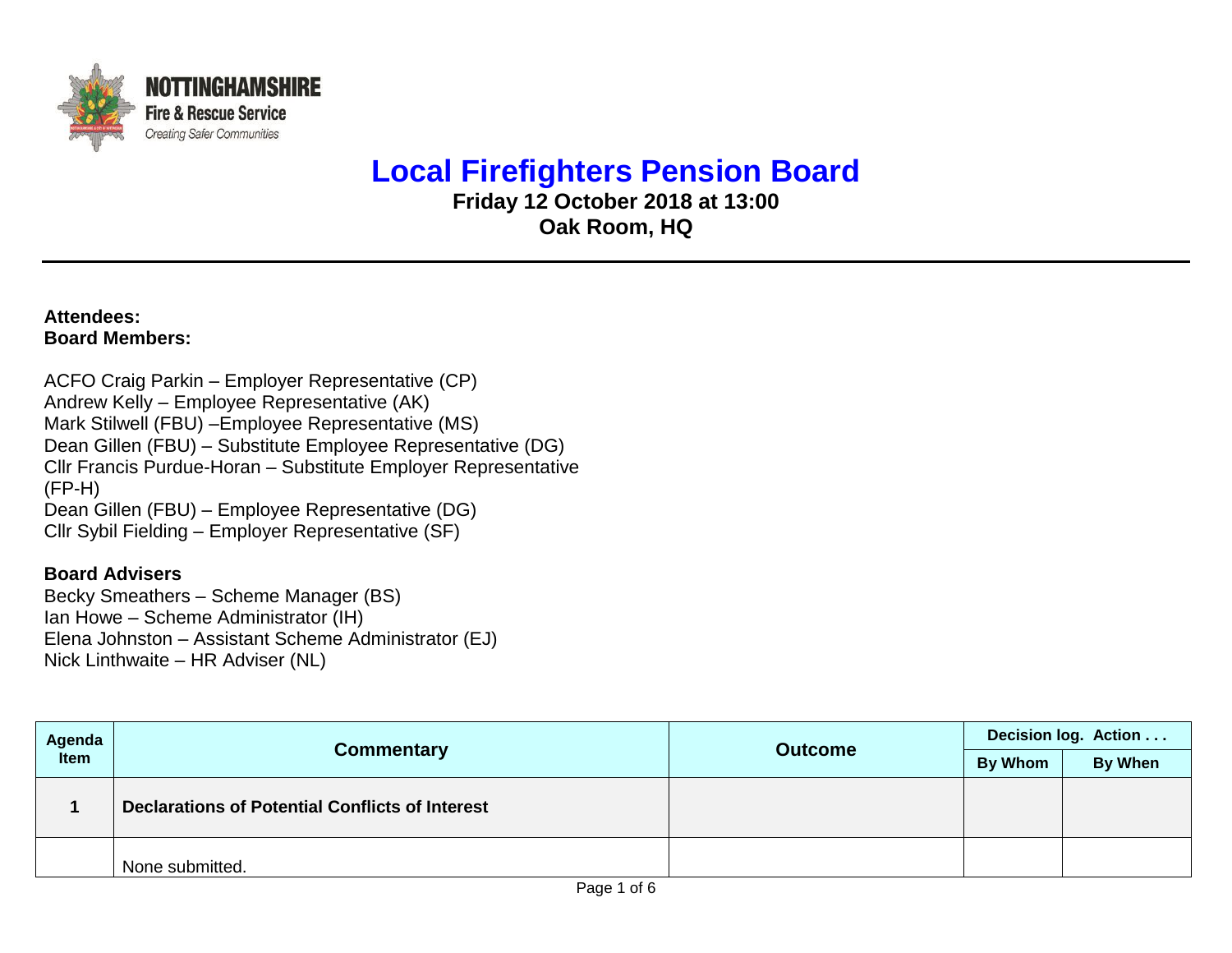| Agenda         | <b>Commentary</b>                                                                                                                                                                                                                                                                                                                                                                                                                                                                                                                                                                                          | <b>Outcome</b>                                                | Decision log. Action |                |  |
|----------------|------------------------------------------------------------------------------------------------------------------------------------------------------------------------------------------------------------------------------------------------------------------------------------------------------------------------------------------------------------------------------------------------------------------------------------------------------------------------------------------------------------------------------------------------------------------------------------------------------------|---------------------------------------------------------------|----------------------|----------------|--|
| Item           |                                                                                                                                                                                                                                                                                                                                                                                                                                                                                                                                                                                                            |                                                               | <b>By Whom</b>       | <b>By When</b> |  |
|                |                                                                                                                                                                                                                                                                                                                                                                                                                                                                                                                                                                                                            |                                                               |                      |                |  |
| $\overline{2}$ | <b>Apologies for absence</b>                                                                                                                                                                                                                                                                                                                                                                                                                                                                                                                                                                               |                                                               |                      |                |  |
|                | Nick Linthwaite - HR Adviser (NL)<br>Cllr Sybil Fielding - Employer Representative (SF)                                                                                                                                                                                                                                                                                                                                                                                                                                                                                                                    |                                                               |                      |                |  |
| 3              | Minutes of the meeting on 23 July 2018 and Matters Arising                                                                                                                                                                                                                                                                                                                                                                                                                                                                                                                                                 |                                                               |                      |                |  |
|                | <b>Governance Audit</b><br>Time has been allocated in this year's Internal Audit programme to<br>include the Governance Audit. However, the timing of the audit was<br>discussed and it was felt that the audit would be better if it occurred<br>after the creation of the Joint Board.                                                                                                                                                                                                                                                                                                                   | Defer Governance Audit until after<br>creation of Joint Board | <b>BS</b>            |                |  |
| 4              | <b>Current Pensions Issues (report)</b>                                                                                                                                                                                                                                                                                                                                                                                                                                                                                                                                                                    |                                                               |                      |                |  |
|                | BS introduced the Current Issues Report.<br><b>2016 Pension Valuation</b><br>The 2016 firefighter scheme valuation was discussed following the<br>issuing of draft directions from HM Treasury for comment. Concern<br>was raised if the directions were implemented unchanged, there would<br>be a negative impact on employer contribution rates.<br><b>Annual Benefits Statements</b><br>The 2017/18 Annual Benefits Statements were all issued within the<br>deadline of 31 August. Thanks was extended to the Administration<br>team for their hard work in ensuring the statements went out on time. |                                                               |                      |                |  |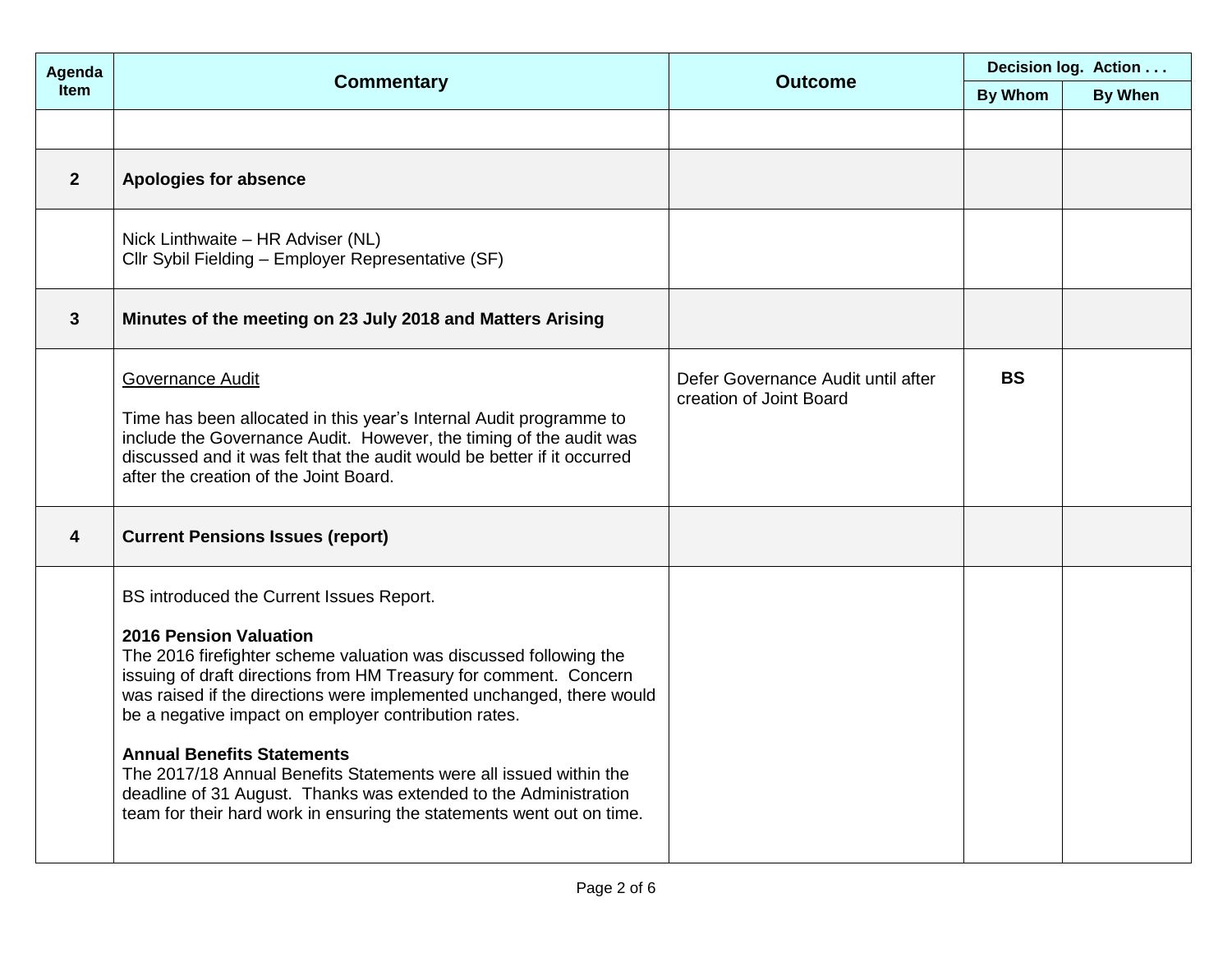| Agenda         |                                                                                                                                                                                                                                                                                                                                                                                                                         | <b>Outcome</b>                                         | Decision log. Action |                |  |
|----------------|-------------------------------------------------------------------------------------------------------------------------------------------------------------------------------------------------------------------------------------------------------------------------------------------------------------------------------------------------------------------------------------------------------------------------|--------------------------------------------------------|----------------------|----------------|--|
| <b>Item</b>    | <b>Commentary</b>                                                                                                                                                                                                                                                                                                                                                                                                       |                                                        | <b>By Whom</b>       | <b>By When</b> |  |
|                | <b>Communications with Scheme Members</b><br>A pre-retirement workshop and pension roadshow are due to be held<br>in the Autumn, hosted by Leicestershire Fire and Rescue Service.<br><b>Pension Metrics</b><br>A revised pension metrics appendix was circulated at the meeting.                                                                                                                                       |                                                        |                      |                |  |
| 5              | <b>Risk Register</b>                                                                                                                                                                                                                                                                                                                                                                                                    |                                                        |                      |                |  |
|                | BS introduced the Risk Register report. The main areas of change<br>were around the pension scheme 2016 valuation, discussed as part of<br>the Current Issues report, and changes in future years charges for<br>pension administration. It was felt that this latter risk was reduced by<br>the awarding of the administration software contract which will bring<br>certainty over prices for the next 5 to 10 years. |                                                        |                      |                |  |
| 6              | <b>Draft Joint Pension Board Submission</b>                                                                                                                                                                                                                                                                                                                                                                             |                                                        |                      |                |  |
|                | BS discussed the draft submission and draft letter being forwarded to<br>the Secretary of State.                                                                                                                                                                                                                                                                                                                        |                                                        |                      |                |  |
|                | Action: All to forward any comments on the submission to BS                                                                                                                                                                                                                                                                                                                                                             | All to forward any comments on<br>the submission to BS | All                  |                |  |
| $\overline{7}$ | <b>Annual Accounts</b>                                                                                                                                                                                                                                                                                                                                                                                                  |                                                        |                      |                |  |
|                | BS discussed the Pension Fund Financial Position at 31 March 2018.                                                                                                                                                                                                                                                                                                                                                      |                                                        |                      |                |  |

## **Pension Board Meeting Actions (as at 14 September 2016)**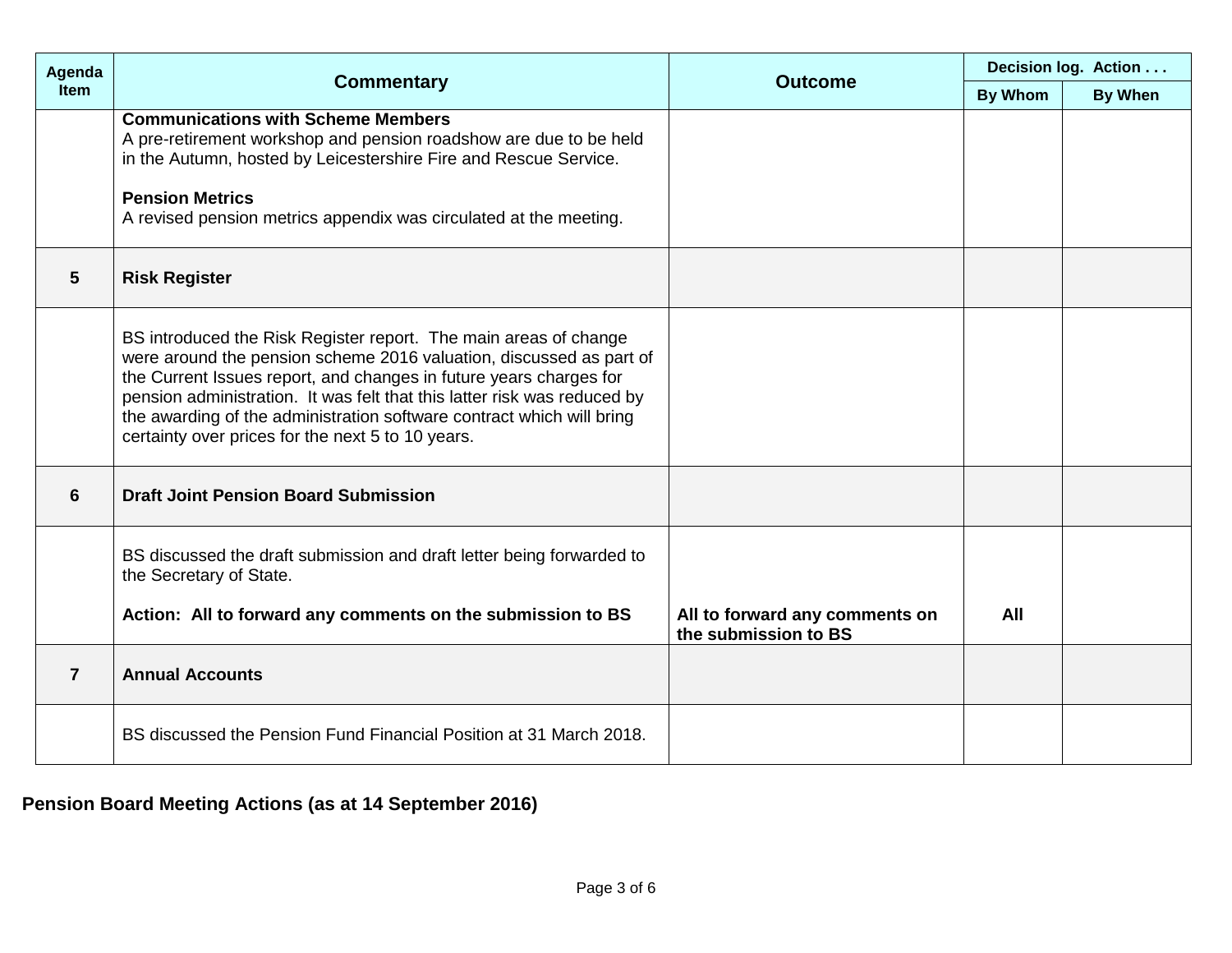|                 | <b>SMF</b><br><b>Discussion</b> | <b>Subject</b>                                                               | <b>Commentary</b>                                                                                                                        | <b>Due</b>  | <b>By</b>        | Comp  | Over | <b>Comment</b> |
|-----------------|---------------------------------|------------------------------------------------------------------------------|------------------------------------------------------------------------------------------------------------------------------------------|-------------|------------------|-------|------|----------------|
|                 | <b>Date</b>                     |                                                                              |                                                                                                                                          | <b>Date</b> | Whom             |       | due  |                |
| $\overline{1}$  | 13/01/2017                      | <b>Current Pensions</b><br><b>Issues</b>                                     | SM to draft a letter inviting<br>Malcolm Eastwood to the board.                                                                          |             | <b>SM</b>        |       |      |                |
| $\overline{2}$  | 13/01/2017                      | <b>Current Pensions</b><br><b>Issues</b>                                     | IH/SM to arrange a demo to see<br>the LGPS modeller.                                                                                     |             | IH/SM            |       |      |                |
| $\overline{3}$  | 13/01/2017                      | <b>Current Pensions</b><br><b>Issues</b>                                     | SM/SB to discuss what needs to<br>be included in the annual report.                                                                      |             | SM/SB            |       |      |                |
| $\overline{4}$  | 14/06/2017                      | Confirmation of<br>Appointment of<br><b>Board Members</b><br>and Substitutes | CP / SF to discuss a substitute for<br><b>SF</b>                                                                                         |             | CP/<br><b>SF</b> |       |      |                |
| $\overline{5}$  | 14/06/2017                      | <b>Training Plan</b>                                                         | Substitute members to ensure they<br>undertake all necessary training                                                                    |             | All              |       |      |                |
| $6\phantom{1}6$ | 14/06/2017                      | <b>Training Plan</b>                                                         | Board Members to note<br>recommendations on the training<br>plan                                                                         |             | All              |       |      |                |
| $\overline{7}$  | 15/11/2017                      | <b>Current Pensions</b><br><b>Issues</b>                                     | BS to review the risk register in<br>regard to budget implications and<br>risk on the FF Pension Scheme<br>valuation as at 31 March 2016 |             | <b>BS</b>        | 14/03 |      |                |
| 8               | 15/11/2017                      | <b>Current Pensions</b><br><b>Issues</b>                                     | Contributions holiday for FF's<br>serving over 30 years - to be<br>removed from agenda for future<br>meetings                            |             | <b>BS</b>        | 14/03 |      |                |
| 9               | 15/11/2017                      | <b>Current Pensions</b><br><b>Issues</b>                                     | LFRS, NFRS and DFRS to write<br>jointly to LGA on taxations of ill<br>health pensions                                                    |             | BS/IH            | 14/03 |      |                |
| 10              | 15/11/2017                      | <b>Current Pensions</b><br><b>Issues</b>                                     | BS to add there will be more ill<br>health retirements with an aging<br>workforce                                                        |             | <b>BS</b>        | 14/03 |      |                |
| 11              | 15/11/2017                      | <b>Current Pensions</b><br><b>Issues</b>                                     | BS to put the risk register as a<br>separate agenda item for future<br>meetings                                                          |             | <b>BS</b>        | 14/03 |      |                |
| 12              | 15/11/2017                      | <b>Current Pensions</b><br><b>Issues</b>                                     | Clarity on GDPR data is required -<br>what is / isn't provided / shared                                                                  |             | IH / BS          |       |      |                |
| 13              | 15/11/2017                      | <b>Pensions Metrics</b>                                                      | BS to add the metrics to 'Current<br>Pension Issues' for next meeting                                                                    |             | <b>BS</b>        | 14/03 |      |                |
| 14              | 14/03/2018                      | <b>Current Pensions</b><br><b>Issues</b>                                     | IH to host a workshop with the<br>reps and scheme managers from                                                                          |             | IH               |       |      |                |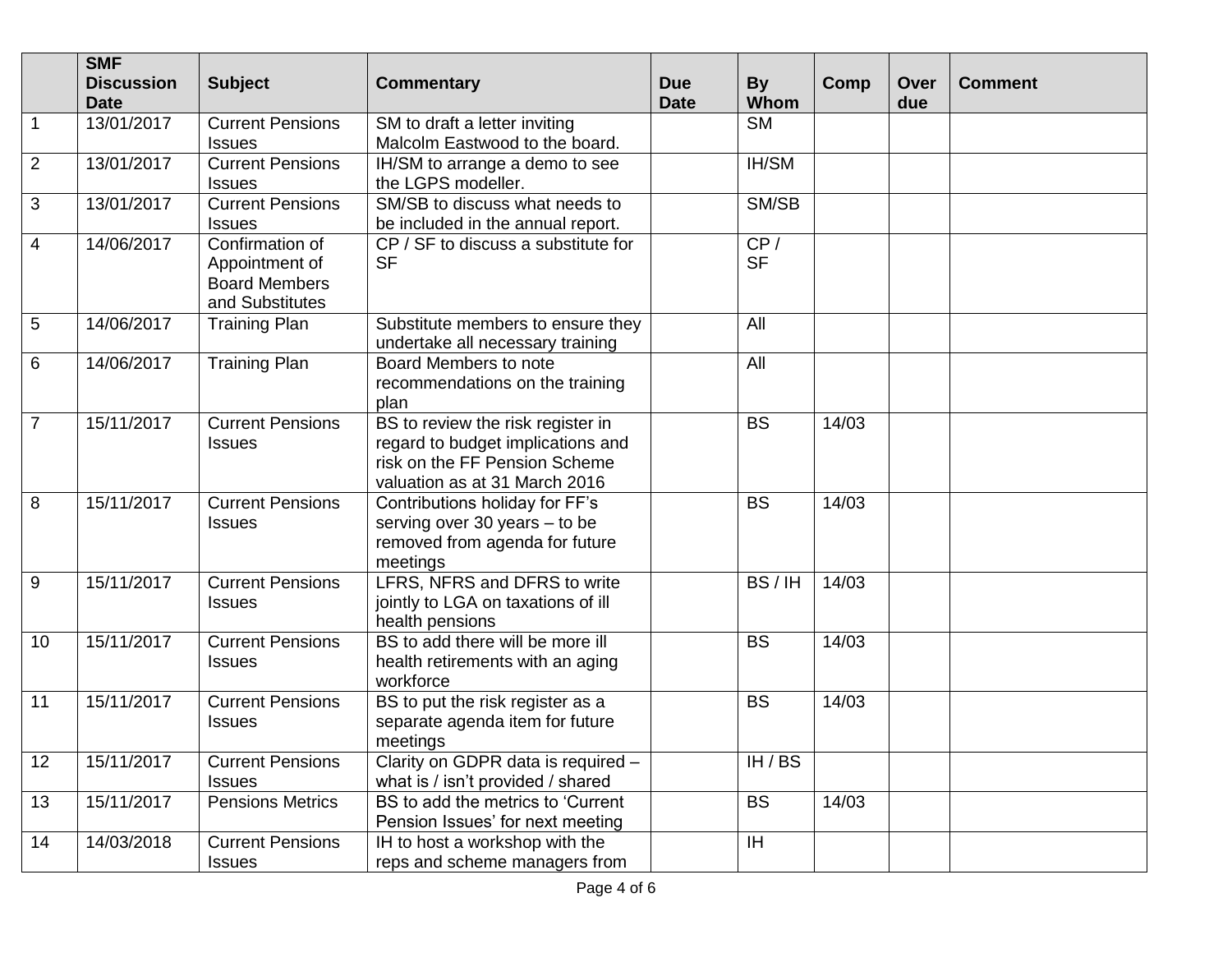|    | <b>SMF</b><br><b>Discussion</b> | <b>Subject</b>                          | <b>Commentary</b>                                                                                                                                      | <b>Due</b>  | <b>By</b>    | <b>Comp</b> | Over | <b>Comment</b> |
|----|---------------------------------|-----------------------------------------|--------------------------------------------------------------------------------------------------------------------------------------------------------|-------------|--------------|-------------|------|----------------|
|    | <b>Date</b>                     |                                         | the three Fire Authorities and LGA<br>(Claire Allcock) to discuss key<br>areas. Arrange for May. IH to<br>provide a selection of dates to<br>everyone. | <b>Date</b> | Whom         |             | due  |                |
| 15 | 14/03/2018                      | <b>Current Pension</b><br><b>Issues</b> | CP will recommend to CFO to<br>support the letter to Scheme<br>Advisory Board.                                                                         |             | <b>CP</b>    |             |      |                |
| 16 | 14/03/2018                      | <b>Current Pension</b><br><b>Issues</b> | BS to ask Claire at FFN meeting<br>next week to find out what the<br>position is regarding opt-outs.                                                   |             | <b>BS</b>    |             |      |                |
| 17 | 14/03/2018                      | <b>Risk Register</b>                    | BS/IH Meeting to be sent up for<br>IH/BS/NL/Ceri Baldwin and to<br>discuss GDPR.                                                                       |             | <b>BS/IH</b> |             |      |                |
| 18 | 14/03/2018                      | <b>Risk Register</b>                    | IH to arrange visit from software<br>provider Haywood.                                                                                                 |             | <b>IH</b>    |             |      |                |
| 19 | 14/03/2018                      | <b>Pension Breaches</b>                 | Add Pension Breaches Register<br>Issues on as a standing item on<br>the agenda.                                                                        |             | <b>BS/DB</b> |             |      |                |
| 20 | 14/03/2018                      | <b>Pension Breaches</b>                 | BS to keep breaches register up-<br>to-date. Date needs to be<br>changed from August to<br>September.                                                  |             | <b>BS</b>    |             |      |                |
| 21 | 14/03/2018                      | <b>Draft Annual</b><br>Report           | BS to check that there is a<br>minimum of four members (two<br>employee and two employer) and<br>substitutes need to be in place.                      |             | <b>BS</b>    |             |      |                |
| 22 | 14/03/2018                      | <b>Draft Annual</b><br>Report           | IH to send legislation to BS.                                                                                                                          |             | IH           |             |      |                |